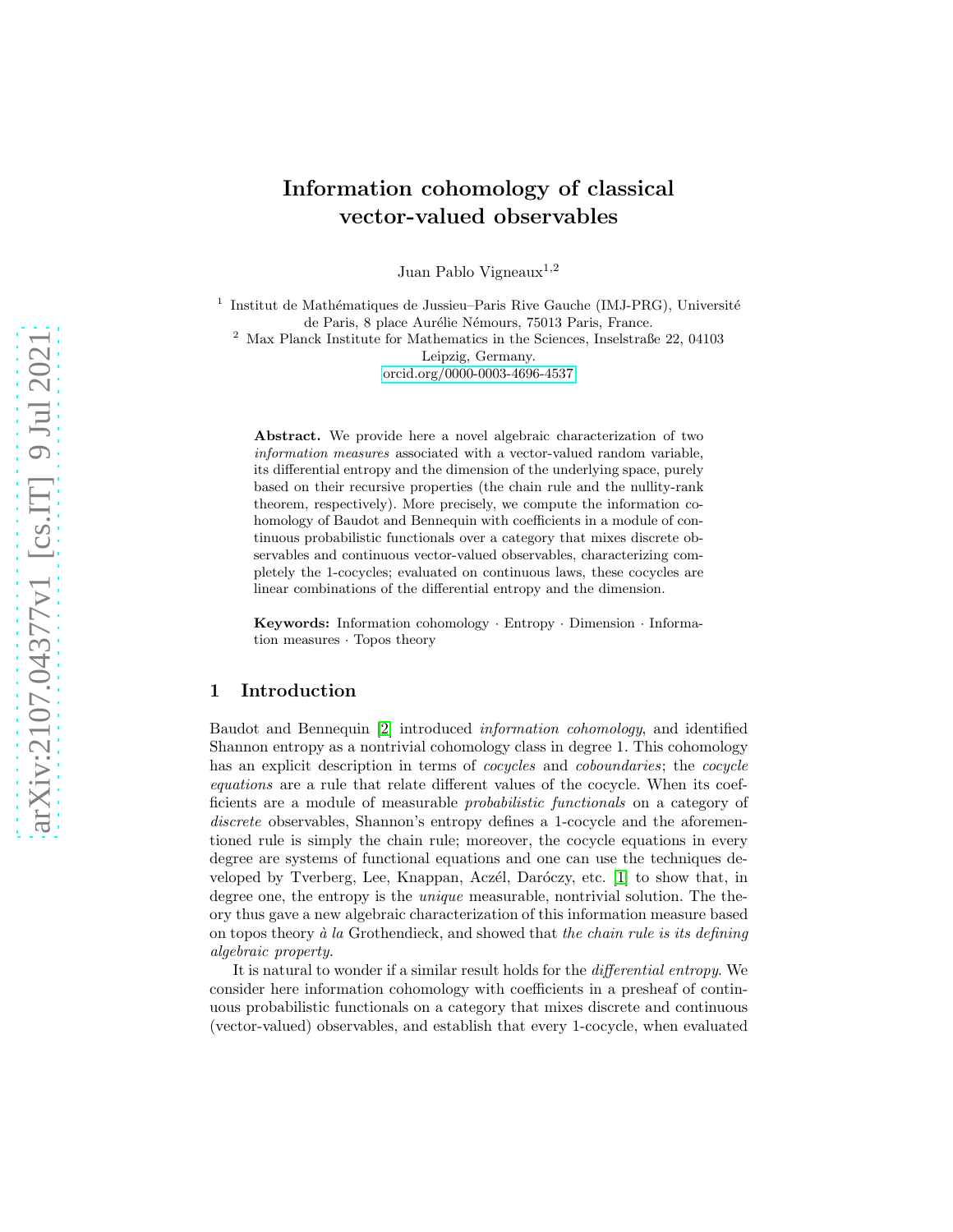on probability measures absolutely continuous with respect to the Lebesgue measure, is a linear combination of the differential entropy and the dimension of the underlying space (the term continous has in this sentence three different meanings). We already showed that this was true for gaussian measures [\[9\]](#page-9-0); in that case, there is a finite dimensional parametrization of the laws, and we were able to use Fourier analysis to solve the 1-cocycle equations. Here we exploit that result, expressing any density as a limit of gaussian mixtures (i.e. convex combinations of gaussian densities), and then using the 1-cocycle condition to compute the value of a 1-cocycle on gaussian mixtures in terms of its value on discrete laws and gaussian laws. The result depends on the conjectural existence of a "well-behaved" class of probabilities and probabilistic functionals, see Section [3.2.](#page-5-0)

The dimension appears here as an information quantity in its own right: its "chain rule" is the nullity-rank theorem. In retrospective, its role as an information measure is already suggested by old results in information theory. For instance, the expansion of Kolmogorov's  $\varepsilon$ -entropy  $H_{\varepsilon}(\xi)$  of a continuous,  $\mathbb{R}^n$ valued random variable  $\xi$  "is determined first of all by the dimension of the space, and the differential entropy  $h(\xi)$  appears only in the form of the second term of the expression for  $H_{\varepsilon}(\xi)$ ." [\[7,](#page-8-2) Paper 3, p. 22]

## 2 Some known results about information cohomology

Given the severe length constraints, it is impossible to report here the motivations behind information cohomology, its relationship with traditional algebraic characterizations of entropy, and its topos-theoretic foundations. For that, the reader is referred to the introductions of [\[9\]](#page-9-0) and [\[10\]](#page-9-1). We simply remind here a minimum of definitions in order to make sense of the characterization of 1 cocycles that is used later in the article.

Let **S** be a partially ordered set (poset); we see it as a category, denoting the order relation by an arrow. It is supposed to have a terminal object  $\top$  and to satisfy the following property: whenever  $X, Y, Z \in \text{Ob } S$  are such that  $X \to Y$ and  $X \to Z$ , the categorical product  $Y \wedge Z$  exists in S. An object of X of S (i.e.  $X \in \text{Ob } S$ ) is interpreted as an *observable*, an arrow  $X \to Y$  as Y being coarser than X, and  $Y \wedge Z$  as the joint measurement of Y and Z.

The category S is just an algebraic way of encoding the relationships between observables. The measure-theoretic "implementation" of them comes in the form of a functor  $\mathcal{E}: \mathbf{S} \to \mathbf{Meas}$  that associates to each  $X \in \mathrm{Ob}\,\mathbf{S}$  a measurable set  $\mathcal{E}(X) = (E_X, \mathfrak{B}_X)$ , and to each arrow  $\pi : X \to Y$  in **S** a measurable surjection  $\mathcal{E}(\pi): \mathcal{E}(X) \to \mathcal{E}(Y)$ . To be consistent with the interpretations given above, one must suppose that  $E_{\top} \cong \{*\}$  and that  $\mathcal{E}(Y \wedge Z)$  is mapped *injectively* into  $\mathcal{E}(Y) \times \mathcal{E}(Z)$  by  $\mathcal{E}(Y \wedge Z \to Y) \times \mathcal{E}(Y \wedge Z \to Z)$ . We consider mainly two examples: the discrete case, in which  $E<sub>X</sub>$  finite and  $\mathfrak{B}<sub>X</sub>$  the collection of its subsets, and the Euclidean case, in which  $E<sub>X</sub>$  is a Euclidean space and  $\mathfrak{B}<sub>X</sub>$  is its Borel  $\sigma$ -algebra. The pair  $(S, \mathcal{E})$  is an *information structure*.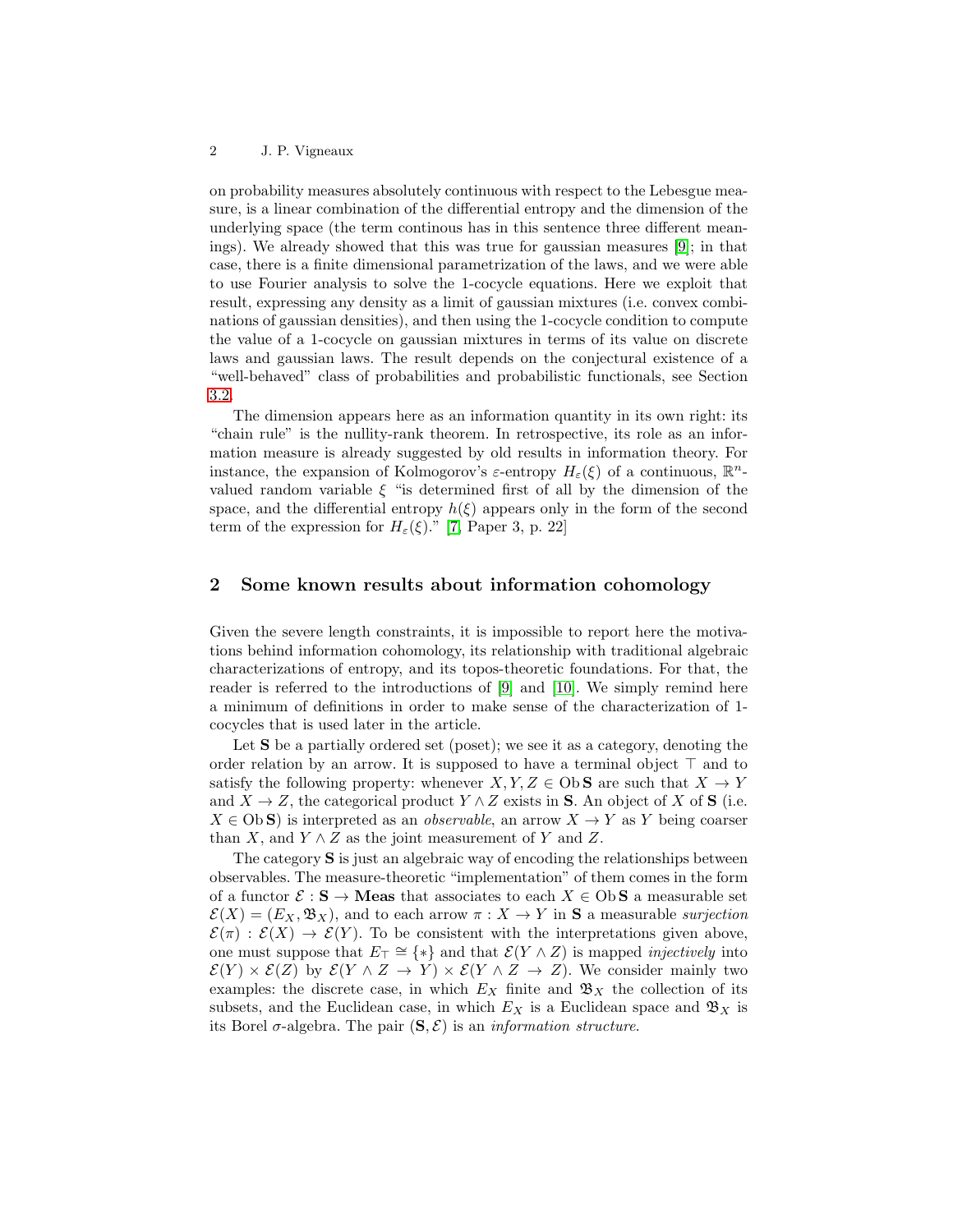Throughout this article, conditional probabilities are understood as disintegrations. Let  $\nu$  a  $\sigma$ -finite measure on a measurable space  $(E, \mathfrak{B})$ , and  $\xi$  a  $\sigma$ -finite measure on  $(E_T, \mathfrak{B}_T)$ . The measure  $\nu$  has a *disintegration*  $\{\nu_t\}_{t \in E_T}$  with respect to a measurable map  $T : E \to E_T$  and  $\xi$ , or a  $(T, \xi)$ -disintegration, if each  $\nu_t$  is a σ-finite measure on **B** concentrated on  $\{T = t\}$ —i.e.  $\nu_t(T \neq t) = 0$  for ξ-almost every  $t$ —and for each measurable nonnegative function  $f : E \to \mathbb{R}$ , the mapping  $t \mapsto \int_E f \, d\nu_t$  is measurable and  $\int_E f \, d\nu = \int_{E_T} \left( \int_E f(x) \, d\nu_t(x) \right) \, d\xi(t)$  [\[3\]](#page-8-3).

We associate to each  $X \in \text{Ob } S$  the set  $\Pi(X)$  of probability measures on  $\mathcal{E}(X)$ i.e. of possible laws of X, and to each arrow  $\pi : X \to Y$  the marginalization map  $\pi_* := \Pi(\pi) : \Pi(X) \to \Pi(Y)$  that maps  $\rho$  to the image measure  $\mathcal{E}(\pi)_*(\rho)$ . More generally, we consider any subfunctor  $\mathcal Q$  of  $\Pi$  that is stable under conditioning: for all  $X \in \text{Ob } S$ ,  $\rho \in \mathcal{Q}(X)$ , and  $\pi : X \to Y$ ,  $\rho|_{Y=y}$  belongs to  $\mathcal{Q}(X)$  for  $\pi_*\rho$ -almost every  $y \in E_Y$ , where  $\{\rho|_{Y=y}\}_{y \in E_Y}$  is the  $(\mathcal{E}\pi, \pi_*\rho)$ -disintegration of  $ρ.$ 

We associate to each  $X \in \text{Ob } S$  the set  $S_X = \{Y | X \rightarrow Y\}$ , which is a monoid under the product  $\land$  introduced above. The assignment  $X \mapsto S_X$ defines a contravariant functor (presheaf). The induced algebras  $\mathcal{A}_X = \mathbb{R}[\mathcal{S}_X]$ give a presheaf  $A$ . An  $A$ -module is a collection of modules  $\mathcal{M}_X$  over  $\mathcal{A}_X$ , for each  $X \in \text{Ob } S$ , with an action that is "natural" in X. The main example is the following: for any adapted probability functor  $\mathcal{Q}: \mathbf{S} \to \mathbf{Meas}$ , one introduces a contravariant functor  $\mathcal{F} = \mathcal{F}(\mathcal{Q})$  declaring that  $\mathcal{F}(X)$  are the measurable functions on  $\mathcal{Q}(X)$ , and  $\mathcal{F}(\pi)$  is precomposition with  $\mathcal{Q}(\pi)$  for each morphism  $\pi$  in **S**. The monoid  $\mathcal{S}_X$  acts on  $\mathcal{F}(X)$  by the rule:

<span id="page-2-0"></span>
$$
\forall Y \in \mathcal{S}_X, \forall \rho \in \mathcal{Q}(X), \quad Y. \phi(\rho) = \int_{E_Y} \phi(\rho|_{Y=y}) d\pi_*^{YX} \rho(y) \tag{1}
$$

where  $\pi^{YX}_*$  stands for the marginalization  $\mathcal{Q}(\pi^{YX})$  induced by  $\pi^{YX}: X \to Y$  in **S**. This action can be extended by linearity to  $\mathcal{A}_X$  and is natural in X.

In [\[10\]](#page-9-1), the information cohomology  $H^{\bullet}(\mathbf{S}, \mathcal{F})$  is defined using *derived func*tors in the category of A-modules, and then described explicitly, for each degree  $n \geq 0$ , as a quotient of *n*-cocycles by *n*-coboundaries. For  $n = 1$ , the coboundaries vanish, so we simply have to describe the cocycles. Let  $\mathcal{B}_1(X)$  be the  $\mathcal{A}_X$ -module freely generated by a collection of bracketed symbols  $\{[Y]\}_{Y \in S_X}$ ; an arrow  $\pi: X \to Y$  induces an inclusion  $\mathcal{B}_1(Y) \hookrightarrow \mathcal{B}_1(X)$ , so  $\mathcal{B}_1$  is a presheaf. A 1-cochain is a natural transformations  $\varphi : \mathcal{B}_1 \Rightarrow \mathcal{F}$ , with components  $\varphi_X : \mathcal{B}_1(X) \to \mathcal{F}(X)$ ; we use  $\varphi_X[Y]$  as a shorthand for  $\varphi_X([Y]).$  The naturality implies that  $\varphi_X[Z](\rho)$ equals  $\varphi_Z[Z](\pi_*^{ZX}\rho)$ , a property that [\[2\]](#page-8-0) called *locality*; sometimes we write  $\Phi_Z$ instead of  $\varphi_Z[Z]$ . A 1-cochain  $\varphi$  is a 1-cocycle iff

$$
\forall X \in \text{Ob } \mathbf{S}, \forall X_1, X_2 \in \mathcal{S}_X, \quad \varphi_X[X_1 \wedge X_2] = X_1. \varphi_X[X_2] + \varphi_X[X_1]. \tag{2}
$$

Remark that this is an equality of functions in  $\mathcal{Q}(X)$ .

An information structure is *finite* if for all  $X \in Ob S$ ,  $E_X$  is finite. In this case,  $[10,$  Prop. 4.5.7] shows that, whenever an object X can be written as a product  $Y \wedge Z$  and  $E_X$  is "close" to  $E_Y \times E_Z$ , as formalized by the definition of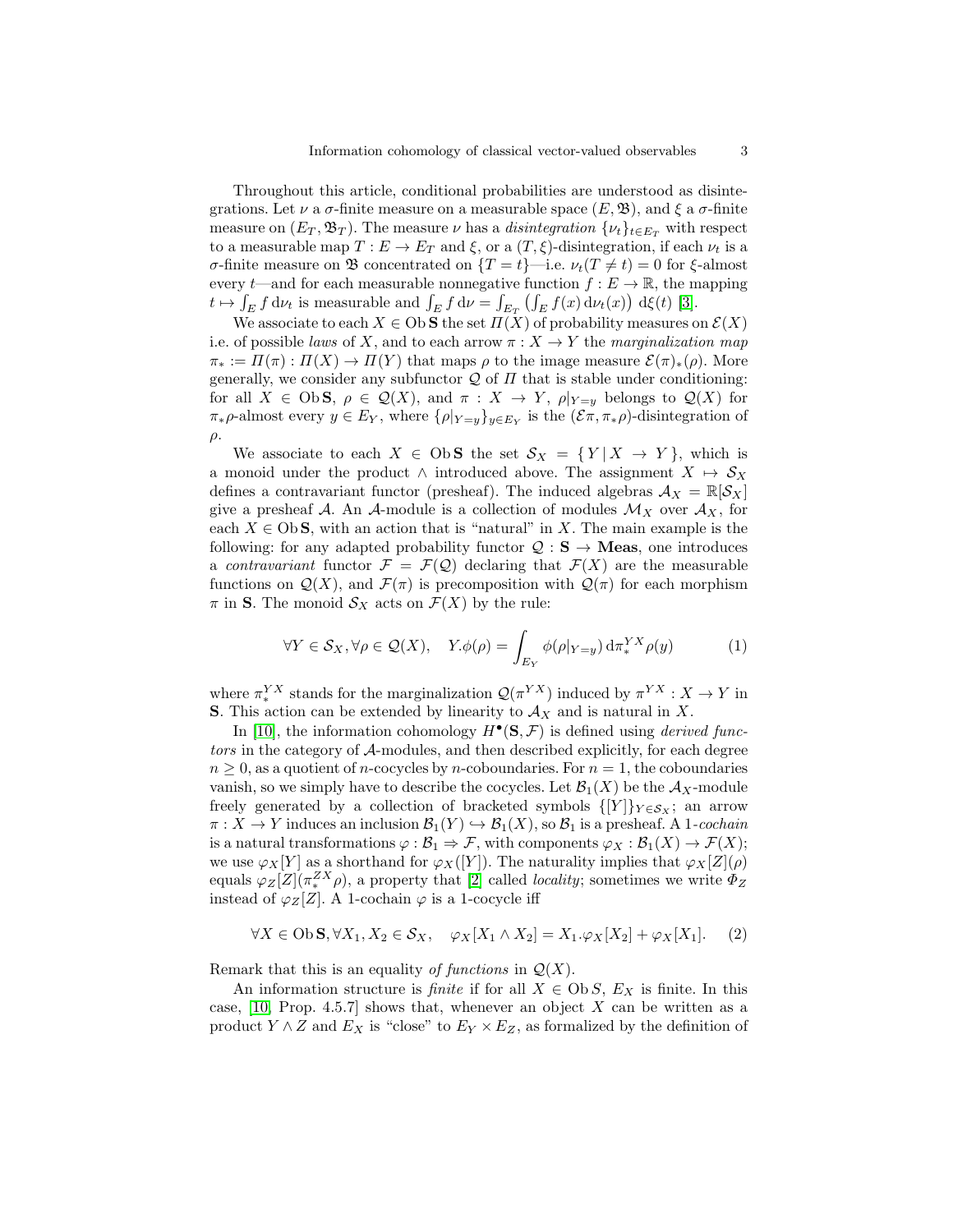4 J. P. Vigneaux

nondegenerate product [\[10,](#page-9-1) Def. 4.5.6], then there exists  $K \in \mathbb{R}$  such that for all  $W \in \mathcal{S}_X$  and  $\rho$  in  $\mathcal{Q}(Z)$ 

<span id="page-3-0"></span>
$$
\Phi_W(\rho) = -K \sum_{w \in E_W} \rho(w) \log \rho(w). \tag{3}
$$

The continuous case is of course more delicate. In the case of  $\mathcal E$  taking values in vector spaces, and Q made of gaussian laws, [\[9\]](#page-9-0) treated it as follows. We start with a vector space  $E$  with Euclidean metric  $M$ , and a poset **S** of vector subspaces of  $E$ , ordered by inclusion, satisfying the hypotheses stated above; remark that  $\land$  corresponds to intersection. Then we introduce  $\mathcal{E}$  by  $V \in \text{Ob } S \mapsto E_V := E/V$ , and further identify  $E_V$  is  $V^{\perp}$  using the metric (so that we only deal with vector subspaces of  $E$ ). We also introduce a sheaf N, such that  $\mathcal{N}(X)$  consists of affine subspaces of  $E_X$  and is closed under intersections; the sheaf is supposed to be closed under the projections induced by  $\mathcal E$  and to contain the fibers of all these projections. On each affine subspace  $N \in \mathcal{N}(X)$  there is a unique Lebesgue measure  $\mu_{X,N}$  induced by the metric M. We consider a sheaf Q such that  $\mathcal{Q}(X)$  are probabilities measures  $\rho$  that are absolutely continuous with respect to  $\mu_{X,N}$  for some  $N \in \mathcal{N}(X)$  and have a gaussian density with respect to it. We also introduce a subfunctor  $\mathcal{F}'$  of  $\mathcal F$ made of functions that grow moderately (i.e. at most polynomially) with respect to the mean, in such a way that the integral [\(1\)](#page-2-0) is always convergent. Ref. [\[9\]](#page-9-0) called a triple  $(S, \mathcal{E}, \mathcal{N})$  sufficiently rich when there are "enough supports", in the sense that one can perform marginalization and conditioning with respect to projections on subspaces generated by elements of at least two different bases of E. In this case, we showed that every 1-cocycle  $\varphi$ , with coefficients in  $\mathcal{F}'(\mathcal{Q})$ , there are real constants a and c such that, for every  $X \in \mathbb{O}$  and every gaussian law  $\rho$  with support  $E_X$  and variance  $\Sigma_\rho$  (a nondegenerate, symmetric, positive bilinear form on  $E_X^*$ ),

<span id="page-3-1"></span>
$$
\Phi_X(\rho) = a \det(\Sigma_\rho) + c \cdot \dim(E_X). \tag{4}
$$

Moreover,  $\varphi$  its completely determined by its behavior on nondegenerate laws. (The measure  $\mu_X = \mu_{X,E_X}$  is enough to define the determinant  $\det(\Sigma_\rho)$  [\[9,](#page-9-0) Sec. 11.2.1], but the latter can also be computed w.r.t. a basis of  $E<sub>X</sub>$  such that  $M|_{E_X}$  is represented by the identity matrix.)

# 3 An extended model

#### 3.1 Information structure, supports, and reference measures

In this section, we introduce a more general model, that allows us to "mix" discrete and continuous variables. It is simply the product of a structure of discrete observables and a structure of continuous ones.

Let  $(\mathbf{S}_d, \mathcal{E}_d)$  be a finite information structure, such that for every  $n \in \mathbb{N}$ , there exist  $Y_n \in \text{Ob } S_d$  with  $|E_{Y_n}| \cong \{1, 2, ..., n\} =: [n]$ , and for every  $X \in \text{Ob } S_d$ , there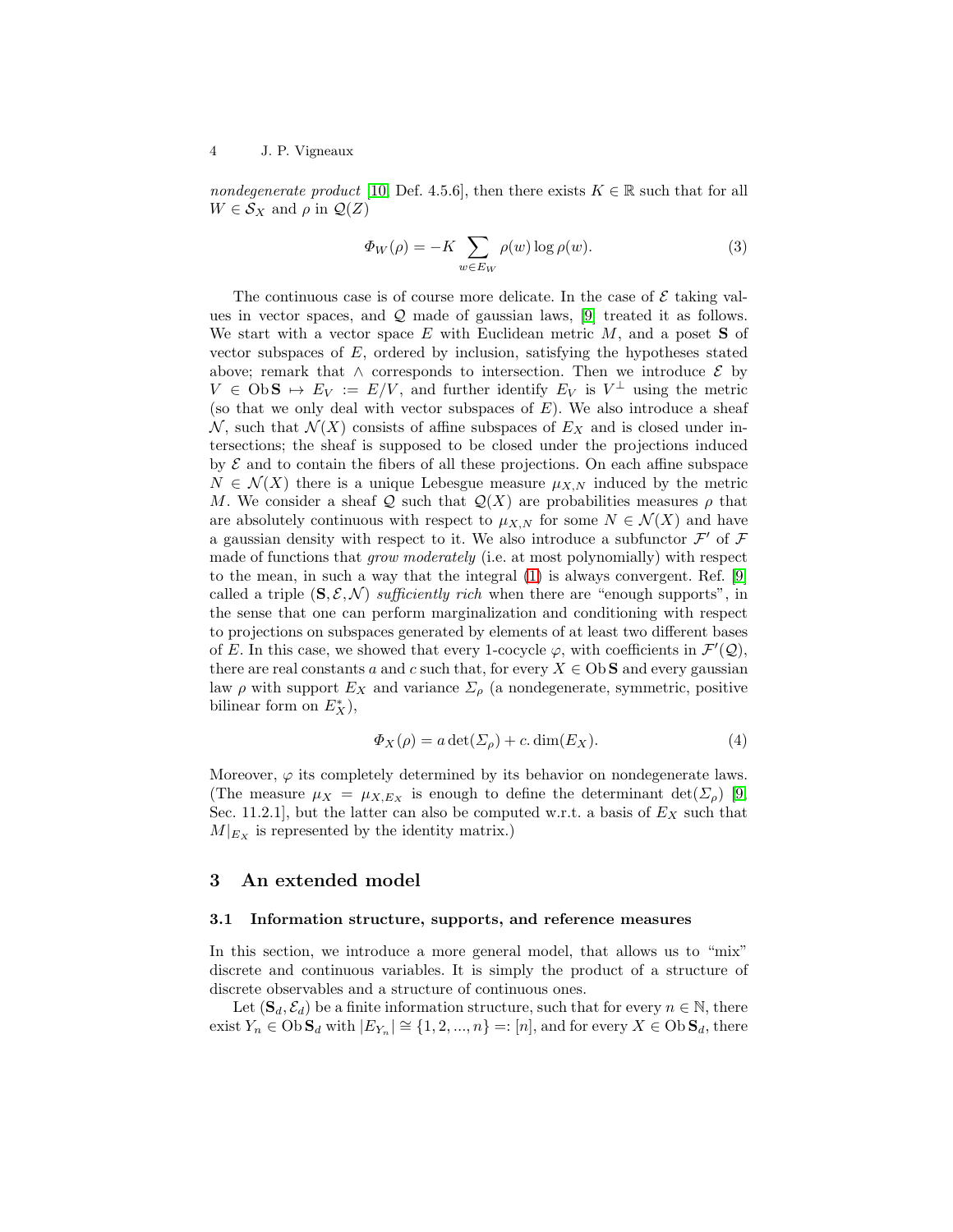is a  $Z \in \mathrm{Ob} \mathbf{S}_d$  that can be written as non-degenerate product and such that  $Z \to X$ ; this implies that [\(3\)](#page-3-0) holds for every  $W \in \text{Ob } S_d$ . Let  $(S_c, \mathcal{E}_c, \mathcal{N}_c)$  be a sufficiently rich triple in the sense of the previous section, associated to a vector space E with metric M, so that [\(4\)](#page-3-1) holds for every  $X \in \mathrm{Ob} \, \mathbf{S}_c$ .

Let  $(\mathbf{S}, \mathcal{E} : \mathbf{S} \to \mathbf{Meas})$  be the product  $(\mathbf{S}_c, \mathcal{E}_c) \times (\mathbf{S}_d, \mathcal{E}_d)$  in the category of information structures, see [\[10,](#page-9-1) Prop. 2.2.2]. By definition, every object  $X \in \mathbf{S}$ has the form  $\langle X_c, X_d \rangle$  for  $X_c \in \text{Ob } S_c$  and  $X_d \in \text{Ob } S_d$ , and  $\mathcal{E}(X) = \mathcal{E}(X_1) \times$  $\mathcal{E}(X_2)$ , and there is an arrow  $\pi : \langle X_1, X_2 \rangle \to \langle Y_1, Y_2 \rangle$  in S if and only if there exist arrows  $\pi_1 : X_1 \to Y_1$  in  $S_c$  and  $\pi_2 : X_2 \to Y_2$  in  $S_d$ ; under the functor  $\mathcal{E}$ , such π is mapped to  $\mathcal{E}_c(\pi_1) \times \mathcal{E}_d(\pi_2)$ . There is an embedding in the sense of information structures, see [\[9,](#page-9-0) Sec. 1.4],  $\mathbf{S}_c \hookrightarrow \mathbf{S}, X \to \langle X, \mathbf{1} \rangle$ ; we call its image the "continuous sector" of S; we write X instead of  $\langle X, 1 \rangle$  and  $\mathcal{E}(X)$  instead of  $\mathcal{E}(\langle X, \mathbf{1} \rangle) = E(X) \times \{*\}.$  The "discrete sector" is defined analogously.

We extend the sheaf of supports  $\mathcal{N}_c$  to the whole **S** setting  $\mathcal{N}_d(Y) = 2^Y \setminus \{\emptyset\}$ when  $Y \in \text{Ob } S_d$ , and then  $\mathcal{N}(Z) = \{ A \times B \mid A \in N_c(X), B \in N_d(Y) \}$  for any  $Z = \langle X, Y \rangle \in \text{Ob } S$ . The resulting N is a functor on S closed under projections and intersections, that contains the fibers of every projection.

For every  $X \in \text{Ob } S$  and  $N \in \mathcal{N}(X)$ , there is a unique reference measure  $\mu_{X,N}$  compatible with M: on the continuous sector it is the Lebesgue measure given by the metric  $M$  on the affine subspaces of  $E$ , on the discrete sector it is the counting measure restricted to N, and for any product  $A \times B \subset E_X \times E_Y$ , with  $X \in \text{Ob } S_c$  and  $Y \in \text{Ob } S_d$ , it is just  $\sum_{y \in B} \mu_A^y$ , where  $\mu_A^y$  is the image of  $\mu_A$  under the inclusion  $A \hookrightarrow A \times B$ ,  $a \mapsto (a, y)$ . We write  $\mu_X$  instead of  $\mu_{X,Ex}$ .

The disintegration of the counting measure into counting measures is trivial. The disintegration of the Lebesgue measure  $\mu_{V,N}$  on a support  $N \subset E_V$  under the projection  $\pi^{WV} : E_V \to E_W$  of vector spaces is given by the Lebesgue measures on the fibers  $(\pi^{W,V})^{-1}(w)$ , for  $w \in E_W$ . We recall that we are in a framework where  $E_V$  and  $E_W$  are identified with subspaces of E, which has a metric  $M$ ; the disintegration formula is just Fubini's theorem.

To see that disintegrations exist under any arrow of the category, consider first an object  $Z = \langle X, Y \rangle$  and arrows  $\tau : Z \to X$  and  $\tau' : Z \to Y$ , when  $X \in \mathrm{Ob}\, \mathbf{S}_c$  and  $Y \in \mathrm{Ob}\, \mathbf{S}_d$ . By definition  $E_Z = E_Y \times E_X = \cup_{y \in E_Y} E_X \times \{y\},$ and the canonical projections  $\pi^{YZ}: E_Z \to E_Y$  and  $\pi^{XZ}: E_Z \to E_X$  are the images under  $\mathcal E$  of  $\tau$  and  $\tau'$ , respectively. Set  $E_{Z,y} := (\pi^{YZ})^{-1}(y) = E_X \times \{y\}$ and  $E_{Z,x} := (\pi^{XZ})^{-1}(x) = \{x\} \times E_Y$ . According to the previous definitions,  $E_Z$ has reference measure  $\mu_Z = \sum_{y \in E_Y} \mu_X^y$ , where  $\mu_X^y$  is the image of  $\mu_X$  under the inclusion  $E_X \to E_X \times \{y\}$ . Hence by definition,  $\{\mu_X^y\}_{y \in E_Y}$  is  $(\pi^{YZ}, \mu_Y)$ disintegration of  $\mu_Z$ . Similarly,  $\mu_Z$  has as  $(\pi^{XZ}, \mu_X)$ -disintegration the family of measures  $\{\mu_Y^x\}$ , where each  $\mu_Y^x$  is the counting measure restricted on the fiber  $E_{Z,x} \cong E_Y.$ 

More generally, the disintegration of reference measure  $\mu_{Z,A\times B} = \sum_{y\in B} \mu_A^y$ on a support  $A \times B$  of  $Z = \langle X, Y \rangle$  under the arrow  $\langle \pi_1, \pi_2 \rangle : Z \to Z' = \langle X', Y' \rangle$ is the collection of measures  $(\mu_{Z,A\times B,x',y'})_{(x',y')\in\pi_1(A)\times\pi_2(B)}$  such that

$$
\mu_{Z,A \times B,x',y'} = \sum_{y \in \pi_2^{-1}(y')} \mu_{X,A,x'}^y \tag{5}
$$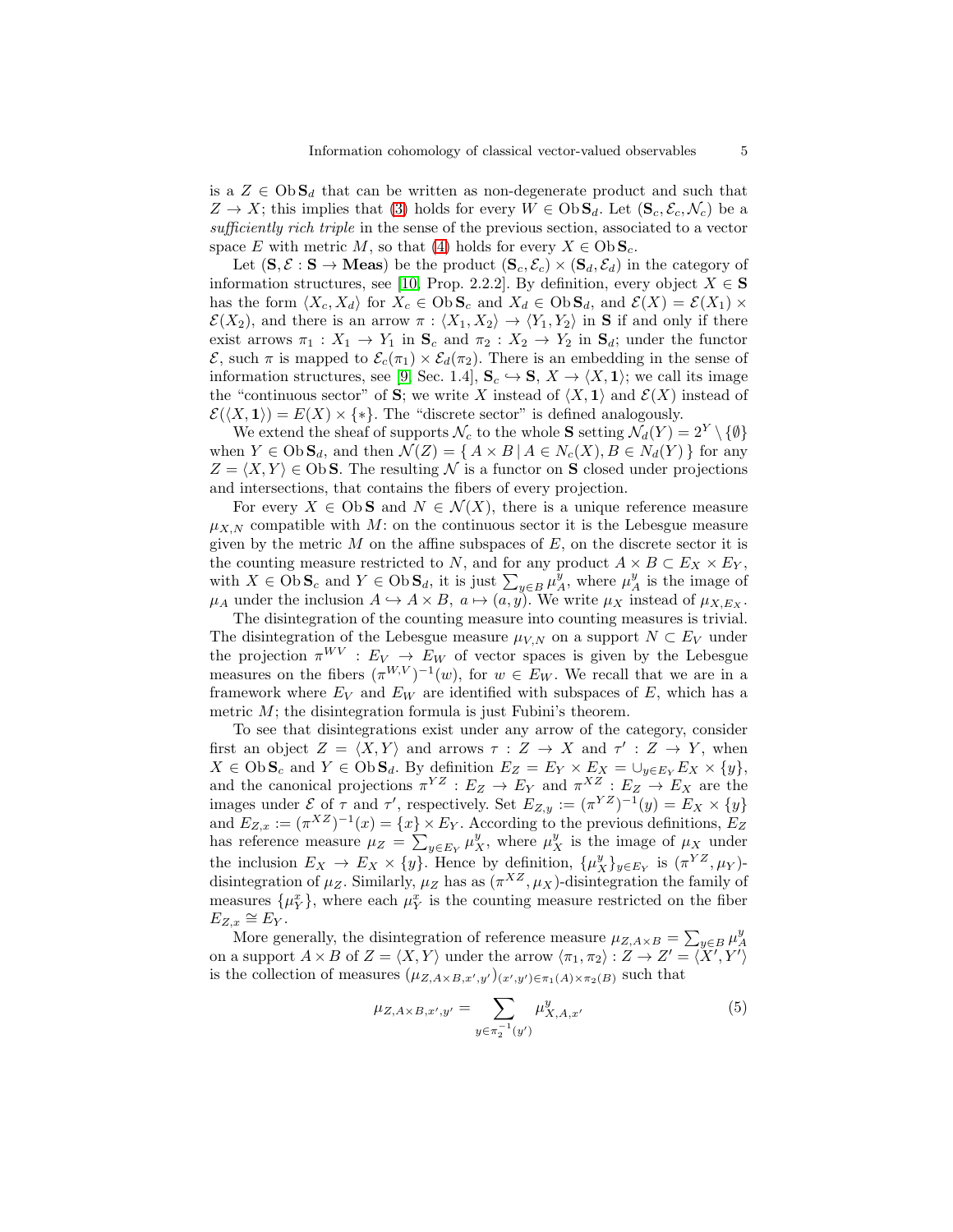where  $\mu_{X,A,x'}^y$  is the image measure, under the inclusion  $E_X \to E_X \times \{y\}$ , of the measure  $\mu_{X,A,x'}$  that comes from the  $(\pi_1, \mu_{X',\pi_1(A)})$ -disintegration of  $\mu_{X,A}$ .

#### <span id="page-5-0"></span>3.2 Probability laws and probabilistic functionals

Consider the subfunctor  $\Pi(\mathcal{N})$  of  $\Pi$  that associates to each  $X \in \text{Ob } S$  the set  $\Pi(X; \mathcal{N})$  of probability measures on  $\mathcal{E}(X)$  that are absolutely continuous with respect to the reference measure  $\mu_{X,N}$  on some  $N \in \mathcal{N}(X)$ . We define the (affine) support or carrier of  $\rho$ , denoted  $A(\rho)$ , as the unique  $A \in \mathcal{N}(X)$  such that  $\rho \ll \mu_{X,A}$ .

In this work, we want to restrict our attention to subfunctors  $\mathcal{Q} \subset \Pi(\mathcal{N})$  of probability laws such that:

- <span id="page-5-1"></span>1. Q is adapted;
- 2. for each  $\rho \in \mathcal{Q}(X)$ , the differential entropy  $S_{\mu_{A(\rho)}}(\rho) := -\int \log \frac{d\rho}{d\mu_{A(\rho)}} d\rho$ exists i.e. it is finite;
- 3. when restricted to probabilities in  $\mathcal{Q}(X)$  with the same carrier A, the differential entropy is a continuous functional in the total variation norm;
- <span id="page-5-2"></span>4. for each  $X \in \text{Ob } S_c$  and each  $N \in \mathcal{N}(X)$ , the *gaussian mixtures* carried by N are contained in  $\mathcal{Q}(X)$ —cf. next section.

<span id="page-5-3"></span>*Problem [1.](#page-5-1)* The characterization of functors  $Q$  that satisfy properties 1.[-4.](#page-5-2)

Below we use kernel estimates, which interact nicely with the total variation norm. This norm is defined for every measure  $\rho$  on  $(E_X, \mathfrak{B}_X)$  by  $\|\rho\|_{TV} =$  $\sup_{A\in\mathfrak{B}_X}|\rho(A)|$ . Let  $\varphi$  be a real-valued functional defined on  $\Pi(E_X,\mu_A)$ , and  $L_1^1(A, \mu_A)$  the space of functions  $f \in L^1(A, \mu_A)$  with total mass 1 i.e.  $\int_A f d\mu_A =$ 1; the continuity of  $\varphi$  in the total variation distance is equivalent to the continuity of  $\tilde{\varphi}: L^1_1(A, \mu_A) \to \mathbb{R}, f \mapsto \varphi(f \cdot \mu_A)$  in the  $L^1$ -norm, because of Scheffe's identity [\[5,](#page-8-4) Thm. 45.4].

The characterization referred to in Problem [1](#page-5-3) might involve the densities or the moments of the laws. It is the case with the main result that we found concerning convergence of the differential entropy and its continuity in total vari-ation [\[6\]](#page-8-5). Or it might resemble Otáhal's result [\[8\]](#page-8-6): if densities  ${f_n}$  tend to f in  $L^{\alpha}(\mathbb{R}, dx)$  and  $L^{\beta}(\mathbb{R}, dx)$ , for some  $0 < \alpha < 1 < \beta$ , then  $-\int f_n(x) \log f_n(x) dx \rightarrow$  $-\int f(x) \log f(x) dx$ .

For each  $X \in \text{Ob } S$ , let  $\mathcal{F}(X)$  be the vector space of measurable functions of  $(\rho, \mu_M)$ , equivalently  $(d\rho/d\mu_{A(\rho)}, \mu_M)$ , where  $\rho$  is an element of  $\mathcal{Q}(X)$ ,  $\mu_M$  is a global determination of reference measure on any affine subspace given by the metric M, and  $\mu_{A(\rho)}$  is the corresponding reference measure on the carrier of  $\rho$ under this determination.

We want to restrict our attention to functionals for which the action [\(1\)](#page-2-0) is integrable. Of course, these depends on the answer to Problem [1.](#page-5-3)

Problem 2. What are the appropriate restrictions on the functionals  $\mathcal{F}(X)$  to guarantee the convergence of [\(1\)](#page-2-0)?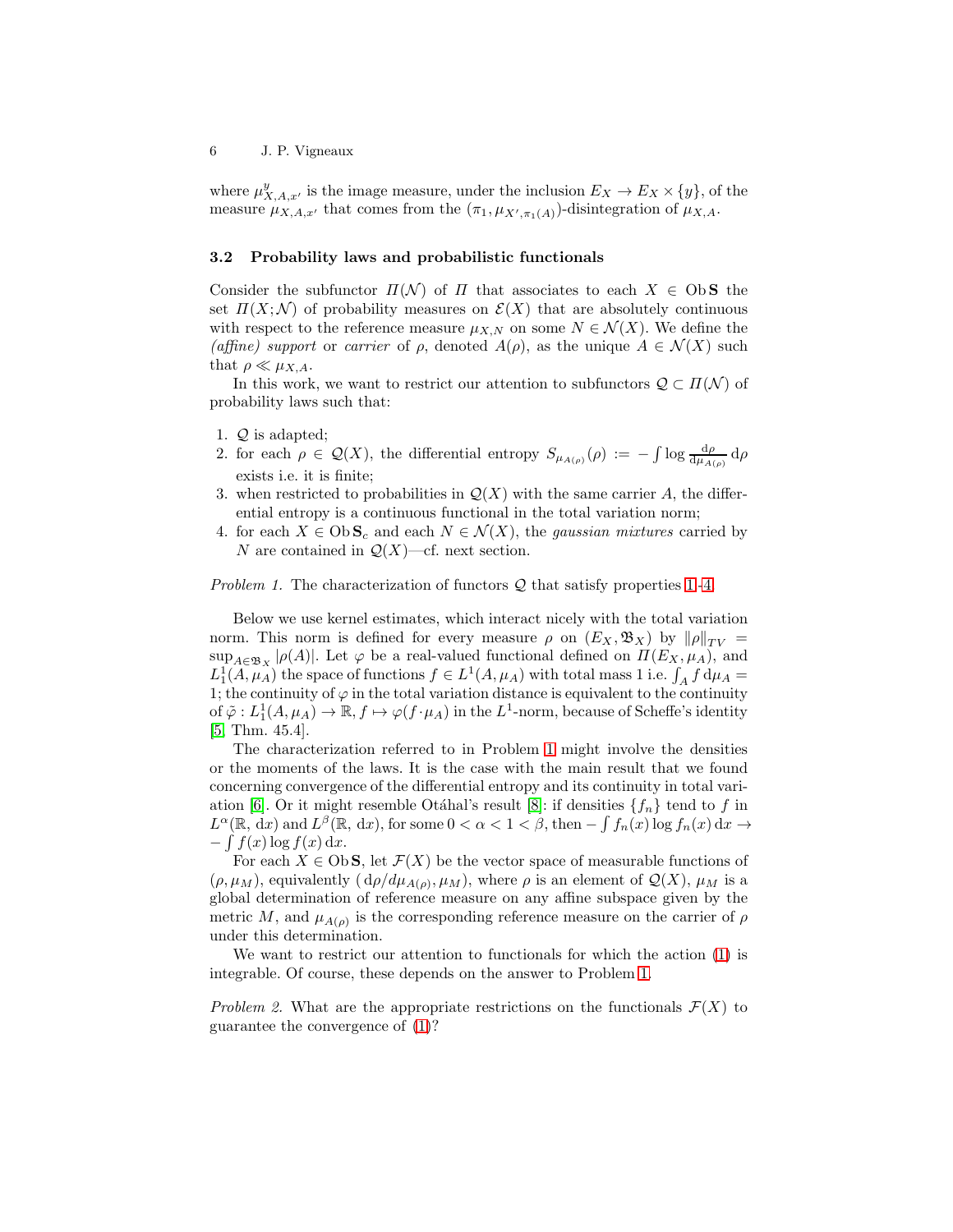## <span id="page-6-2"></span>4 Computation of 1-cocycles

#### 4.1 A formula for gaussian mixtures

Let  $Q$  be a probability functor satisfying conditions  $(1)-(4)$  $(1)-(4)$  in Subsection [3.2,](#page-5-0) and G a linear subfunctor of F such that [\(1\)](#page-2-0) converges for laws in  $\mathcal{Q}$ . In this section, we compute  $H^1(\mathbf{S}, \mathcal{G})$ .

Consider a generic object  $Z = \langle X, Y \rangle = \langle X, 1 \rangle \wedge \langle 1, Y \rangle$  of S; we write everywhere X and Y instead of  $\langle X, 1 \rangle$  and  $\langle 1, Y \rangle$ . We suppose that  $E_X$  is an Euclidean space of dimension d. Remind that  $E_Y$  is a finite set and  $E_Z = E_X \times E_Y$ . Let  ${G_{M_y, \Sigma_y}}_{y \in E_Y}$  be gaussian densities on  $E_X$  (with mean  $M_y$  and covariance  $\Sigma_y$ ), and  $p: E_Y \to [0,1]$  a density on  $E_Y$ ; then  $\rho = \sum_{y \in E_Y} p(y) G_{M_y, \Sigma_y} \mu_X^y$  is a probability measure on  $E_Z$ , absolutely continuous with respect to  $\mu_Z$ , with density  $r(x,y) := p(y) G_{M_y, \Sigma_y}(x)$ . We have that  $\pi^{YZ}_* \rho$  has density p with respect to the counting measure  $\mu_Y$ , whereas  $\pi_*^{XZ}\rho$  is absolutely continuous with respect to  $\mu_X$  (see [\[3,](#page-8-3) Thm. 3]) with density

$$
\mu_Z^x(r) = \int_{E_X} \frac{\mathrm{d}\rho}{\mathrm{d}\mu_Z} \,\mathrm{d}\mu_Z^x = \sum_{y \in E_Y} p(y) G_{M_y, \Sigma_y}(x). \tag{6}
$$

i.e. it is a gaussian mixture. For conciseness, we utilize here linear-functional notation for some integrals, e.g.  $\mu_Z^x(r)$ . The measure  $\rho$  has a  $\pi^{XZ}$ -disintegration into probability laws  $\{\rho_x\}_{x\in E_X}$ , such that each  $\rho_x$  is concentrated on  $E_{Z,x} \cong E_Y$ and

$$
\rho_x(x, y) = \frac{p(y)G_{M_y, \Sigma_y}(x)}{\sum_{y \in E_Y} p(y)G_{M_y, \Sigma_y}(x)}.
$$
\n(7)

In virtue of the cocycle condition (remind that  $\Phi_Z = \varphi_Z[Z]$ ),

$$
\Phi_Z(\rho) = \varphi_Z[Y](\rho) + \sum_{y \in E_Y} p(y)\varphi_Z[X](G_{M_y, \Sigma_y} \mu_X^y) \tag{8}
$$

Locality implies that  $\varphi_Z[Y](\rho) = \Phi_Y(\pi_*^{YZ}\rho)$ , and the later equals  $-b\sum_{y\in E_Y} p(y) \log p(y)$ , for some  $b \in \mathbb{R}$ , in virtue of the characterization of cocycles restricted to the discrete sector. Similarly,  $\varphi_Z[X](G_{M_y, \Sigma_y} \mu_X^y) = \Phi_X(G_{M_y, \Sigma_y}) =$  $a \log \det(\Sigma_{\nu}) + c \dim E_X$  for some  $a, c \in \mathbb{R}$ , since our hypotheses are enough to characterize the value of any cocycle restricted to the gaussian laws on the continuous sector. Hence

<span id="page-6-0"></span>
$$
\Phi_Z(\rho) = -b \sum_{y \in E_Y} p(y) \log p(y) + \sum_{y \in E_Y} p(y) (a \log \det(\Sigma_y) + c \dim E_X). \tag{9}
$$

Remark that the same argument can be applied to any densities  $\{f_y\}_{y\in Y}$ instead  $\{G_{M_n,\Sigma_n}\}.$  Thus, it is enough to determine  $\Phi_X$  on general densities, for each  $X \in \mathbf{S}_c$ , to characterize completely the cocycle  $\varphi$ .

The cocycle condition also implies that

<span id="page-6-1"></span>
$$
\Phi_Z(\rho) = \Phi_X(\pi^{XZ}\rho) + \int_{E_X} \varphi_Z[Y](\rho_x) d\pi^{XZ}_* \rho(x). \tag{10}
$$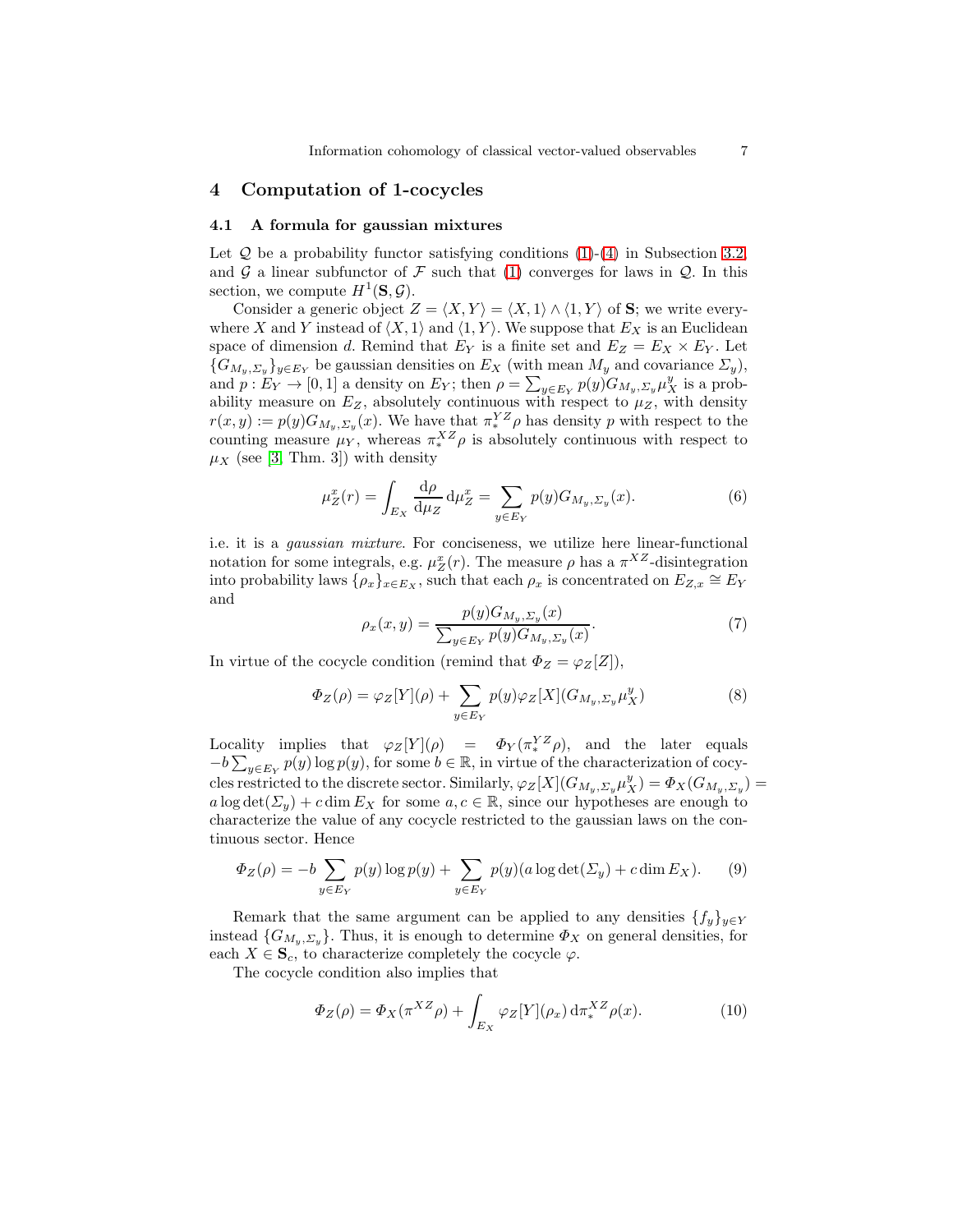#### 8 J. P. Vigneaux

The law  $\pi_*^{XZ}\rho$  is a composite gaussian, and the law  $\rho_x$  is supported on the discrete space  $E_{Z,x} \cong E_Y$ , with density

$$
(x,y) \mapsto \rho_x(y) = \frac{p(y)G_{M_y, \Sigma_y}(x)}{\sum_{y' \in E_Y} p(y')G_{M_y, \Sigma_y}(x)} = \frac{r(x,y)}{\mu_Z^x(r)}.
$$
 (11)

Using again locality and the characterization of cocycles on the discrete sector, we deduce that

$$
\varphi_Z[Y](\rho_x) = \Phi_Y(\pi_*^{YZ}\rho_x) = -b \sum_{y \in E_Y} \rho_x(y) \log \rho_x(y). \tag{12}
$$

A direct computation shows that  $\sum_{y \in E_Y} \rho_x(y) \log \rho_x(y)$  equals:

$$
\sum_{y \in E_Y} p(y) \log p(y) - \sum_{y \in E_Y} p(y) S_{\mu_X}(G_{M_y, \Sigma_y}) + S_{\mu_X}(\mu_Z^x(r)),\tag{13}
$$

where  $S_{\mu_X}$  is the differential entropy, defined for any  $f \in L^1(E_X, \mu_X)$  by  $S_{\mu_X}(f)$  $-\int_{E_X} f(x) \log f(x) d\mu_X(x)$ .

It is well known that  $S_{\mu_X}(G_{M,\Sigma}) = \frac{1}{2} \log \det \Sigma + \frac{\dim E_X}{2} \log(2\pi e)$ . Equating the right hand sides of [\(9\)](#page-6-0) and [\(10\)](#page-6-1), we conclude that

$$
\Phi_X(\pi^{XZ}\rho) = \sum_{y \in E_Y} p(y) \left( (a - \frac{b}{2}) \log \det \Sigma_y + cd - \frac{bd}{2} \log(2\pi e) \right) + bS_{\mu_X}(\mu_Z^x(r)).
$$
\n(14)

#### 4.2 Kernel estimates and main result

Equation [17](#page-8-7) gives an explicit value to the functional  $\Phi_X \in \mathcal{F}(X)$  evaluated on a gaussian mixture. Any density in  $L^1(E_X, \mu_X)$  can be approximated by a random mixture of gaussians. This approximation is known as a kernel estimate.

Let  $X_1, X_2, \ldots$  be a sequence of independently distributed random elements of  $\mathbb{R}^d$ , all having a common density f with respect to the Lebesgue measure  $\lambda_d$ . Let K be a nonnegative Borel measurable function, called kernel, such that  $\int K d\lambda_d = 1$ , and  $(h_n)_n$  a sequence of positive real numbers. The kernel estimate of  $f$  is given by

<span id="page-7-0"></span>
$$
f_n(x) = \frac{1}{nh_n^d} \sum_{i=1}^n K\left(\frac{x - X_i}{h_n}\right).
$$
 (15)

The distance  $J_n = \int_E |f_n - f| d\lambda_d$  is a random variable, invariant under arbitrary automorphisms of  $E$ . The key result concerning these estimates [\[4,](#page-8-8) Ch. 3, Thm. 1] says, among other things, that  $J_n \to 0$  in probability as  $n \to \infty$  for some f if and only if  $J_n \to 0$  almost surely as  $n \to \infty$  for all f, which holds if and only if  $\lim_{n} h_n = 0$  and  $\lim_{n} nh_n^d = \infty$ .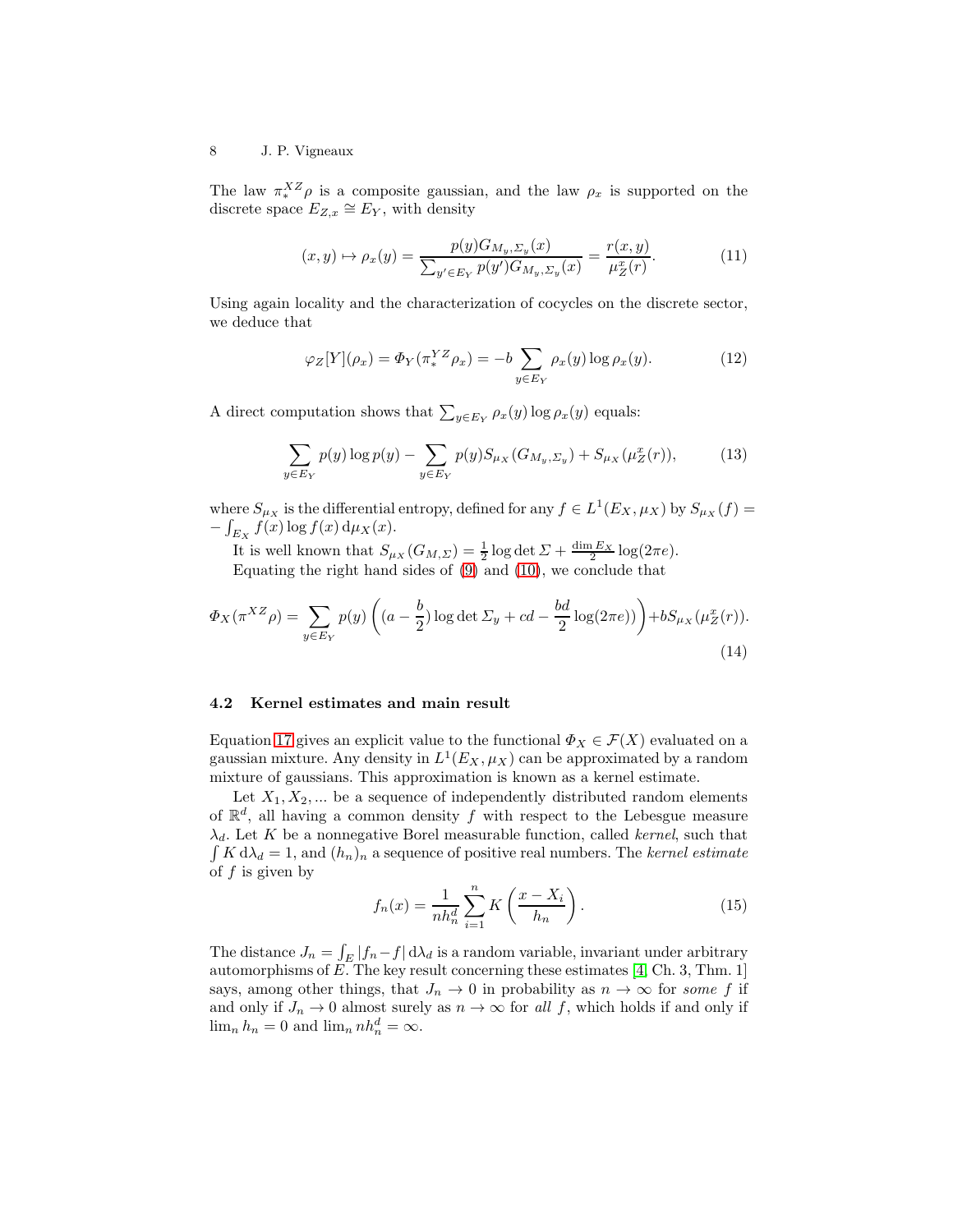**Theorem 1.** Let  $\varphi$  be a 1-cocycle on **S** with coefficients in G, X an object in  $\mathbf{S}_c$ , and  $\rho$  a probability law in  $\mathcal{Q}(X)$  absolutely continuous with respect to  $\mu_X$ . Then, there exist real constants  $c_1, c_2$  such that

$$
\Phi_X(\rho) := \varphi_X[X](\rho) = c_1 S_{\mu_A}(\rho) + c_2 \dim E_X. \tag{16}
$$

*Proof.* By hypothesis.  $X = \langle X, 1 \rangle$  is an object in the continuous sector of S. Let f be any density of  $\rho$  with respect to  $\mu_X$ ,  $(X_n)_{n\in\mathbb{N}}$  an i.i.d sequence of points of  $E_X$  with law  $\rho$ , and  $(h_n)$  any sequence such that  $h_n \to 0$  and  $nh_n^d \to \infty$ . Let  $(X_n(\omega))_n$  be any realization of the process such that  $f_n$  tend to f in  $L^1$ . We introduce, for each  $n \in \mathbb{N}$ , the kernel estimate [\(15\)](#page-7-0) evaluated at  $(X_n(\omega))_n$ , taking K equal to the density of a standard gaussian. Each  $f_n$  is the density of a composite gaussian law  $\rho_n$  equal to  $n^{-1} \sum_{i=1}^n G_{X_i(\omega),h_n^2I}$ . This can be "lifted" to  $Z = \langle X, Y_n \rangle$ , this is, there exists a law  $\tilde{\rho}$  on  $E_Z := E_X \times [n]$  with density  $r(x,i) = p(i)G_{X_i(\omega),h_n^2I}(x)$ , where  $p: [n] \to \mathbb{R}$  is taken to be the uniform law. The arguments of Section [4](#page-6-2) then imply that

<span id="page-8-7"></span>
$$
\Phi_X(\rho_n) = 2d\left(a - \frac{b}{2}\right)\log h_n + cd - \frac{bd}{2}\log(2\pi e) + bS_{\mu_A}(\rho_n). \tag{17}
$$

In virtue of the hypotheses on  $Q$ ,  $S_{\mu_A}(\rho)$  is finite and  $S_{\mu_A}(\rho_n) \to S_{\mu_A}(\rho)$ . Since  $\Phi_X$  is continuous when restricted to  $\Pi(A, \mu_A)$  and  $\Phi_X(f)$  is a real number, we conclude that necessarily  $a = b/2$ . The statement is then just a rewriting of [\(17\)](#page-8-7).

This is the best possible result: the dimension is an invariant associated to the reference measure, and the entropy depends on the density.

# References

- <span id="page-8-1"></span>1. Aczél, J., Daróczy, Z.: On Measures of Information and Their Characterizations. Mathematics in Science and Engineering, Academic Press (1975)
- <span id="page-8-0"></span>2. Baudot, P., Bennequin, D.: The homological nature of entropy. Entropy 17(5), 3253–3318 (2015)
- <span id="page-8-3"></span>3. Chang, J.T., Pollard, D.: Conditioning as disintegration. Statistica Neerlandica 51(3), 287–317 (1997)
- <span id="page-8-8"></span>4. Devroye, L., Györfi, L.: Nonparametric density estimation: the  $L_1$  view. Wiley series in probability and mathematical statistics, Wiley (1985)
- <span id="page-8-4"></span>5. Devroye, L., Györfi, L.: Distribution and Density Estimation, pp. 211–270. Springer Vienna, Vienna (2002)
- <span id="page-8-5"></span>6. Ghourchian, H., Gohari, A., Amini, A.: Existence and continuity of differential entropy for a class of distributions. IEEE Communications Letters 21(7), 1469– 1472 (2017)
- <span id="page-8-2"></span>7. Kolmogorov, A., Shiryayev, A.: Selected Works of A. N. Kolmogorov. Volume III: Information Theory and the Theory of Algorithms. Mathematics and Its Applications, Kluwer Academic Publishers (1993)
- <span id="page-8-6"></span>8. Otáhal, A.: Finiteness and continuity of differential entropy. In: Asymptotic Statistics, pp. 415–419. Springer (1994)